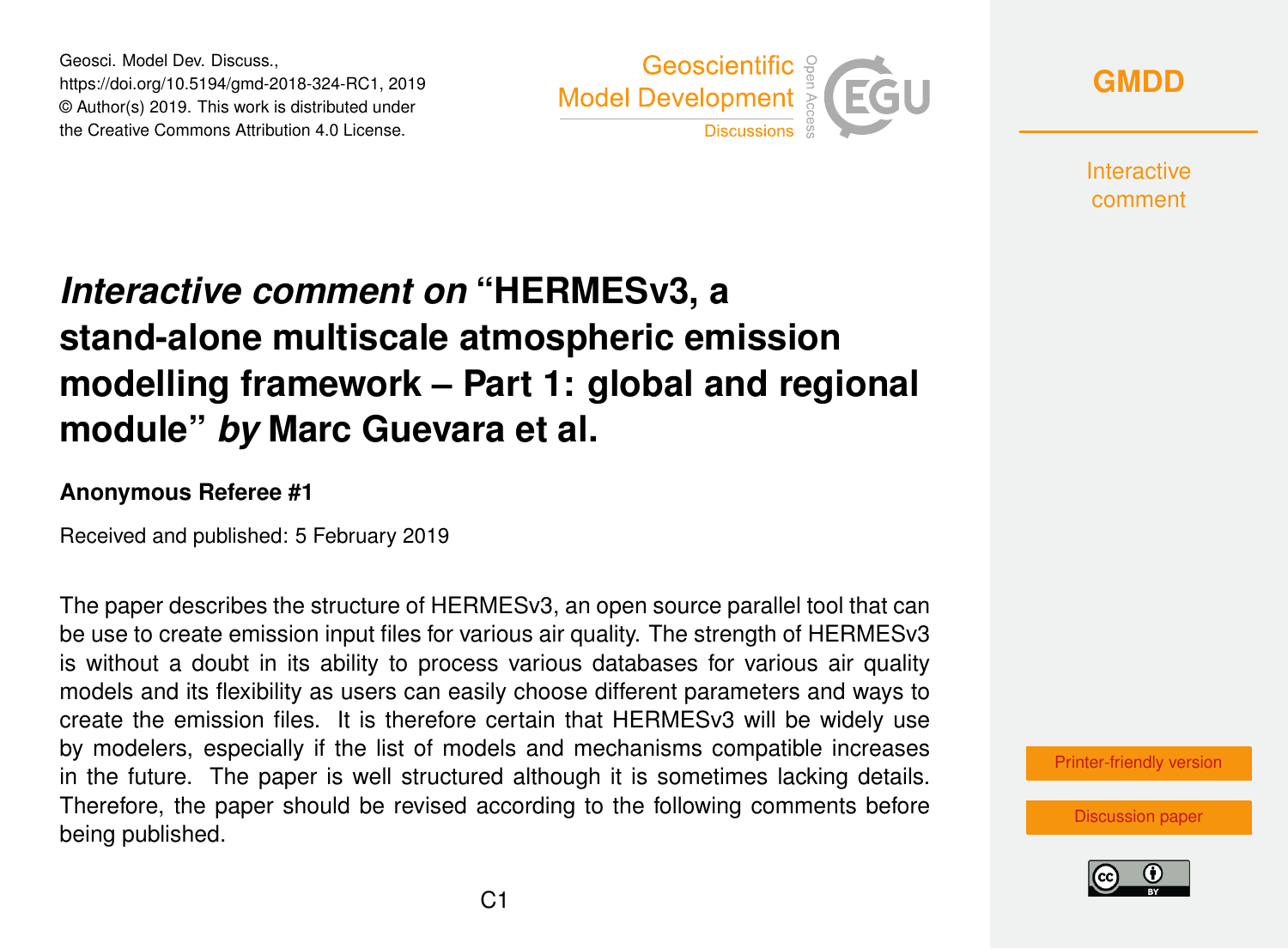#### Major comments:

One of my concern is that the tool does not take into account some meteorological parameters as it may prevent the code from being used by some air quality models for two reasons. First, some air quality models do not have a constant vertical grid but uses sigma levels. For these models, altitude of the different vertical layers of the model will change with time and space. From what I understand of HERMESv3, the model should not be able to directly distribute the emissions on those vertical grids. Can HERMESv3 somehow treat this specific case or does it mean that the models have to be adapted to read the emissions from HERMESv3? Second, some methods have been developed to temporalize (or even spatialize) the emissions from several sources (for example residential wood burning, agriculture) and such methods are used by some models. I understand it would have been difficult to do in a first approach, but it may be useful to indicate if such methods could be implemented into HERMES.

The figures should be improved. The scale of the maps should be revised (as the maps are almost entirely blue) to improve the readability and increase the number of details. I would recommend using a log scale to avoid showing only high values, and to not color areas without emissions. In figure 2, the order of the columns (ei, sector, ref\_year, active, factor mask, regrid mask, pollutants) does not correspond to the order in the text (ei, sector, ref\_year, pollutants, active, factor\_mask, regrid\_mask), making the text a bit difficult to follow. Moreover, the examples in figure 2 are difficult to understand without referring to the text. Moreover, I wonder if there could be a mistake in example 1, as the pollutants "nox\_no2" and "co" are written in the columns whereas the caption of the figure and the text refer to OC emissions (not CO).

P8 l26: What does the authors means by first-order conservative? The method of Hill et al. (2004) should be better explained. From what I understand, HERMES does not use the landuse and only distribute homogeneously the emissions and therefore could distribute land emissions over seas or distribute agricultural emissions onto cities.

### **[GMDD](https://www.geosci-model-dev-discuss.net/)**

Interactive comment

[Printer-friendly version](https://www.geosci-model-dev-discuss.net/gmd-2018-324/gmd-2018-324-RC1-print.pdf)

[Discussion paper](https://www.geosci-model-dev-discuss.net/gmd-2018-324)

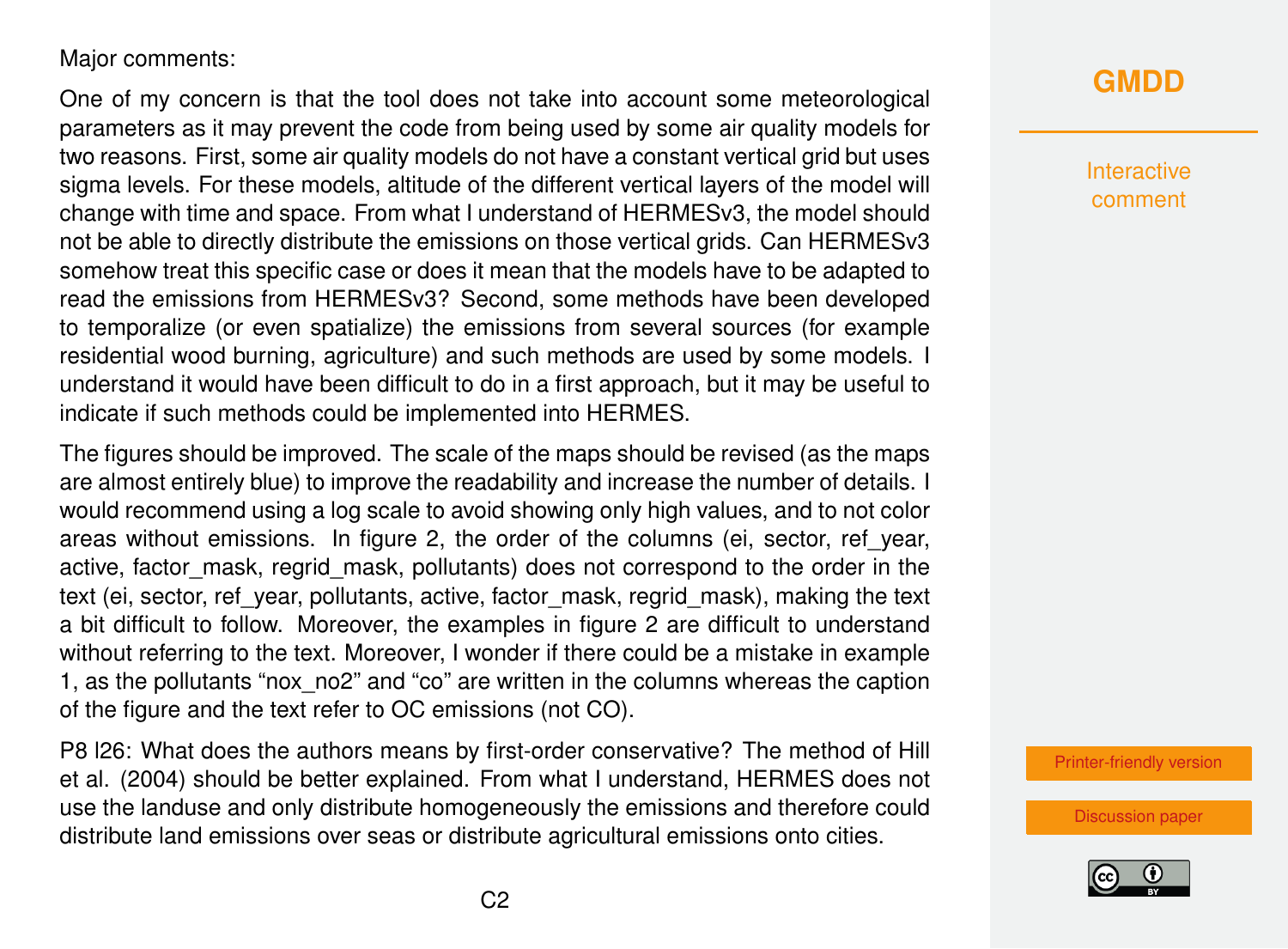P8 l31-32: the authors use a gridding country mask to allocate emissions to a specific country. How are separated the emissions when there are several countries into a cell? Some inventories (like the EMEP inventory) directly provide the information of the emitting country. In that case, using a country mask is not useful. Is the information of emitting country use when given?

P9 l4-10: several methods are presented to distribute emissions onto vertical layers. A discussion on the comparison of the methods, with the strength and weaknesses of each methods, would be appreciated.

Speciation mapping: This section lacks details and several elements seem weird. In this state, it gives the impression that the speciation is not treated appropriately. For NMVOCs, I don't understand how it is possible to convert from mass to moles before using the speciation. You would need to know the speciation to compute the mean molar masses of NMCOVs. For NOx, I guess that you use the molar mass of NO2 if the NOx emissions are given as NO2 equivalent. Some explanations on Table 2 are needed. I don't understand why:  $-NO =$  nox no2 and NO2=0.18\*nox no - TOL=0.293\*voc13 (said to be benzene) +voc14 (said to be toluene) while there is a separate benzene species (and why 0.293). A similar question can be asked for almost species. - POA=3\*oc (if it is to convert OC emissions into OM emissions, a factor 3 is very high and very unlikely) - EC=5.9\*bc (it seems like that the emissions are artificially increase by a factor 5.9) - PMfine =  $3.3<sup>*</sup>$ pm25-3 $<sup>*</sup>$ oc-5.9 $<sup>*</sup>$ bc (it seems like the mass of</sup></sup> PM is artificially increase by a factor 3.3)

Writing module: as Figure 7 shows the time for writing increase with the number of processors used. As the authors said, the writing function does not scale properly, probably due to the NetCDF 4 library. Did the authors try to write (if possible) the results with only one processor or the use a specific library (like pnetcdf) for parallel writing?

Minor comments:

## **[GMDD](https://www.geosci-model-dev-discuss.net/)**

Interactive comment

[Printer-friendly version](https://www.geosci-model-dev-discuss.net/gmd-2018-324/gmd-2018-324-RC1-print.pdf)